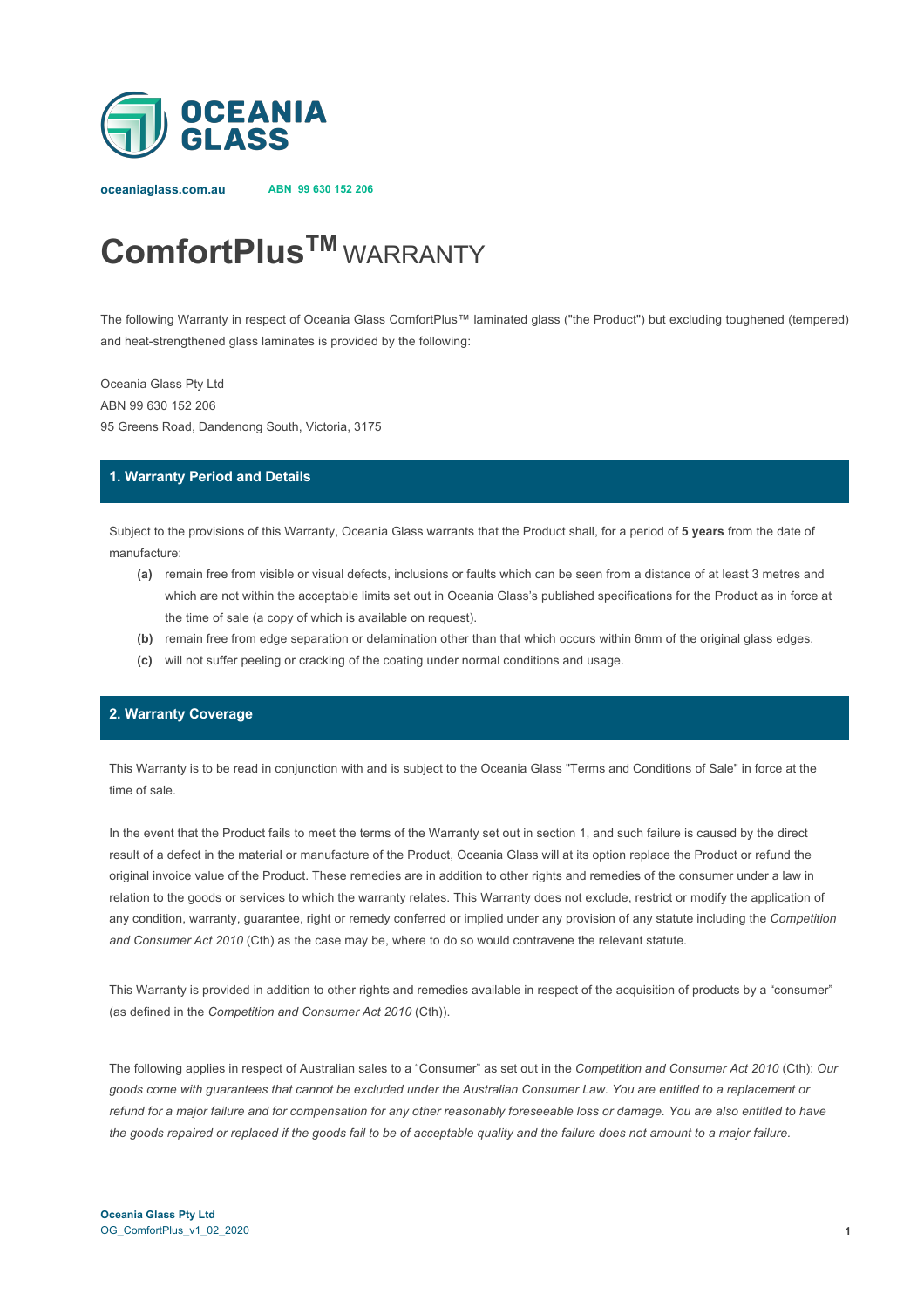

**oceaniaglass.com.au ABN 99 630 152 206**

# **3. Conditions**

The Warranty is further subject to the following conditions:

- **(a)** the Warranty applies only to the Product in the size, shape and form supplied by Oceania Glass to the Buyer. Any Product undergoing subsequent cutting, edge working, processing or any further alteration shall be excluded from this Warranty.
- **(b)** the Buyer acknowledges that the Product at the time of delivery was undamaged and free from any defects.
- **(c)** the Product is protected from contact with wet cement, hard foreign objects, metals and materials likely to cause abrasive damage.
- **(d)** the installation, cleaning and maintenance of the Product is entirely in accordance with Oceania Glass's recommendations as published in Oceania Glass's literature and any specific correspondence pertaining to this installation, and the glass components are not damaged in any way before or during installation.
- **(e)** the Product is installed in a manner that prevents prolonged contact with moisture at the glass edge.
- **(f)** the Product is not exposed to chemical fumes or gases other than those present in normal clean atmospheric air nor is subject to prolonged exposure to water or moisture, nor is exposed to radiation of any type other than normal sunlight.
- **(g)** the Product is not installed where temperatures greater than 70°C are likely to be experienced.
- **(h)** any sealant used in glazing is compatible with the laminated glass interlayer. Please consult with Oceania Glass for further details.

This Warranty does not apply where the Product has been used in any manner not in accordance with the conditions of this Warranty or the manufacturer's instructions, and will not cover any damage to a Product, or any other loss, which may be sustained as a result of the placement of any other materials on the Product by any party other than Oceania Glass or its authorized representative. This includes, but is not limited to, adhesive or security films, hydrophobic coatings, harsh or abrasive cleaners, paints, adhesives, marker pens, signage or advertising materials, or protective materials.

#### **4. Reporting and Verification of Product Failure**

Oceania Glass has the right to establish to its satisfaction that the Product defect or failure is in accordance with the above Warranty and that all of the above conditions have been met.

Any failure of the Product shall be reported immediately to Oceania Glass. If failure of the Product is not notified to Oceania Glass within seven days of failure, the Buyer shall be deemed to have waived all rights under the Warranty (subject always to the full terms and conditions of sale).

Products must not be returned without the prior agreement of Oceania Glass. Oceania Glass may require the Product to be examined in situ to determine the cause of the failure.

All expenses of claiming in respect of this Warranty will be borne by the person making the claim. Oceania Glass may require documentation supporting the claim to be provided.

**For warranty claims or enquiries,** please contact Oceania Glass at 95 Greens Road, Dandenong South, Victoria 3175 or call **1800 810 403** or visit **www.oceaniaglass.com.au**